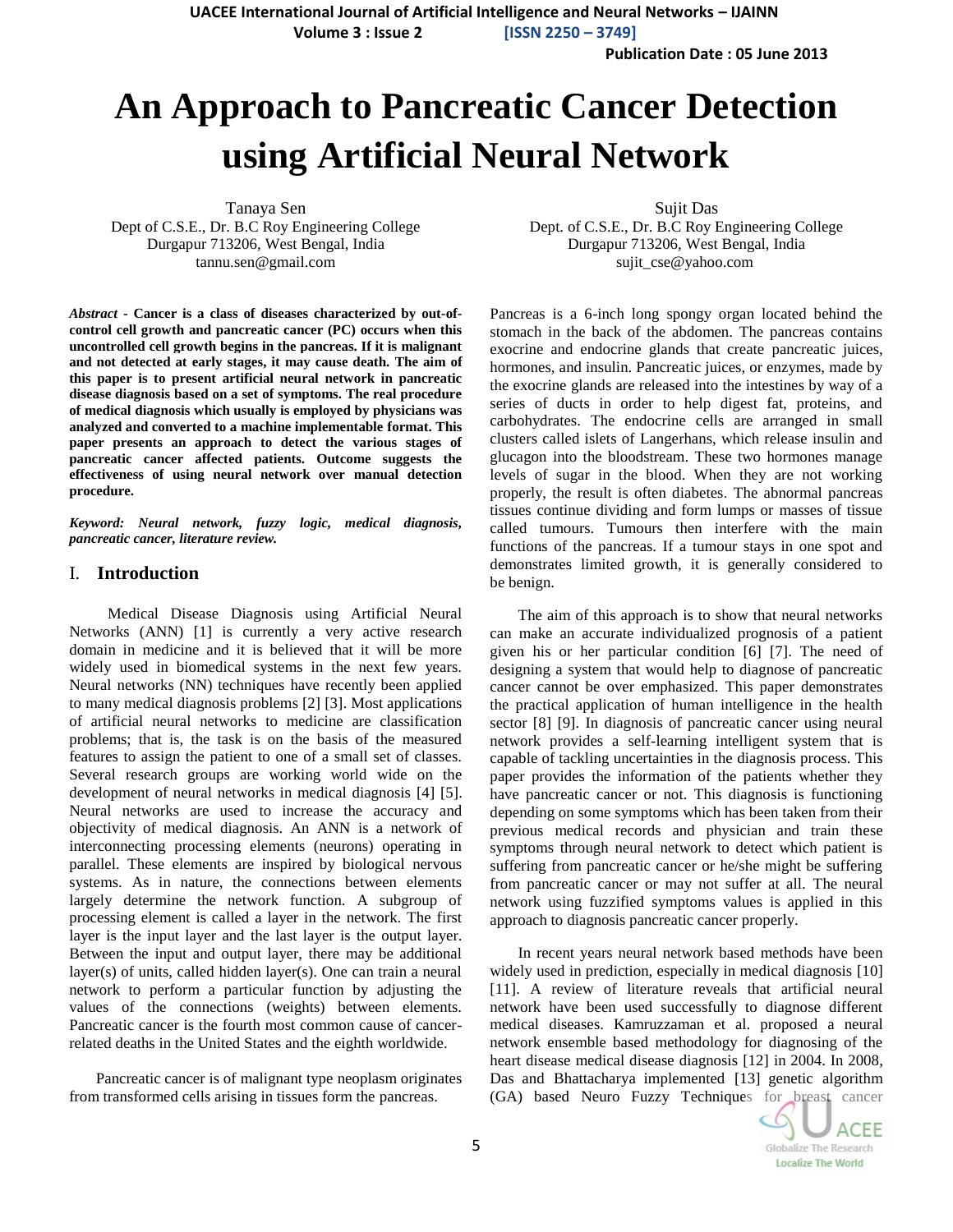**Volume 3 : Issue 2 [ISSN 2250 – 3749]**

# **Publication Date : 05 June 2013**

identification and adaptive neuro fuzzy classifier has been introduced to classify the tumour mass in breast. Later Payandeh [14] et al. developed a new method for Diagnosis and Predicting Blood Disorder and Cancer Using ANN. Bahar et al. analyzed ANN for prediction of headache in this year [15]. This analysis has been done to investigate the ability of neural networks to detect and classify the complete improvement of headache in elderly patients during the follow- up period. Ganesan et al. applied neural network to diagnose cancer [16] in 2010. It has been used to analyze demographic data from lung cancer patients with a view to develop diagnostic algorithms that might improve triage practices in the emergency department. A number of neural network based disease diagnosis have been done in 2011. In this year Bekir used back-propagation and the Navie Bayes classifier for hepatitis diagnosis [17]. This study presents a comparison between Backpropagation and Naive Bayes Classifiers to diagnose hepatitis disease. Sumathi et al. constructed ANN to pre-diagnosis of hypertension [18]. The authors used ANN for solving the problems of hypertension diagnosing using Back-Propagation learning algorithm. Bakpo et al. also used ANN to diagnose of skin disease [19]. Elveren et al. presented a design using ANN and GA [20] for tuberculosis diagnosis. This article explained a study on tuberculosis diagnosis, carried out with the help of multilayer neural networks (MLNN). Recently, Kumar et al. introduced ANN for diagnosis of kidney stone disease [21]. Pandey et al. approached evolutionary modular neural network for breast cancer diagnosis [22]. Zhang et al. applied fuzzy neural network for survey work on medicine. In their study, the author reviewed [23] the position of the art for the application of fuzzy neural network in diagnosis, recognition, image processing and intelligence robot control of medicine. Saxena et al. have done a survey on classification of breast cancer data using neural network techniques[24].

## **II. Methodology**

This medical diagnosis process was started by diagnosing the symptoms of a number of patients by a group of medical experts. Collected data set included the patient's previous state of health, living condition and other medical conditions. A neural network is proposed to diagnosis PC diseases. It consists of three layers: the input layer, a hidden layer, and the output layer. A one hidden with 20 hidden layer neurons is created and trained. The input and target samples are automatically divided into training, validation and test sets. The training set is used to teach the network. Training continues as long as the network continues improving on the validation set. The test set provides a completely independent measure of network accuracy. The hidden neurons are able to learn the pattern in data during the training phase and mapping the relationship between input and output pairs. Each neuron in the hidden layer uses a transfer function to process data it receives from input layer and then transfers the processed information to the

output neurons for further processing using a transfer function in each neuron.

## **A. Dataset**

Table 1 shows a part of the used input data set. This data set provides 11 symptoms and 3 categories of pancreatic diseases. The complete dataset contains a measured feature of 120 patients where 90 samples were used to train the network and 30 samples were used for training purpose. The set of symptoms are  $S = \{Weight$ Loss, Jaundice, Irritability, Gallbladder enlargement, Deep venous thrombosis (DVT), Swelling lymph, Diabetes mellitus, Loss of appetite, Pain in upper abdomen, Acholic Stool & steatorrhea and Falty tissue abnormalities}. The set of diagnosis are  $D = \{ \text{detected}, \text{ might be detected and not} \}$ detected}. Disease name and their assigned labels are mentioned in table II. According to the basis of fuzzy set, this article describes each symptom by its membership value  $\mu_A(x)$ . Operational procedure is presented in fig. 2.

## **B. Training of parameters**

Once a network has been structured for a particular application, that network is ready to be trained. To start this process the initial weights are chosen randomly. Then the training or learning begins. The ANN has been trained by exposing it to sets of existing data (based on the follow up history of various patients) where the outcome is known. The hidden neurons are able to learn the pattern in data during the training phase and mapping the relationship between input and output pairs. Each neuron in the hidden layer uses a transfer function to process data it receives from input layer and then transfers the processed information to the output neurons for further processing using a transfer function in each neuron.

## **III. Result and discussion**

Neural network toolbox from Matlab R2008a is used to evaluate the performance of the proposed networks where a three layer feed forward network with 11 number of inputs and sigmoid hidden neurons and linear output neurons is suggested. The proposed neural network is shown in Fig. 1. This paper used Levenberg-Marquardt back propagation algorithm to train the network where training automatically stops when generalization stops improving, as indicated by

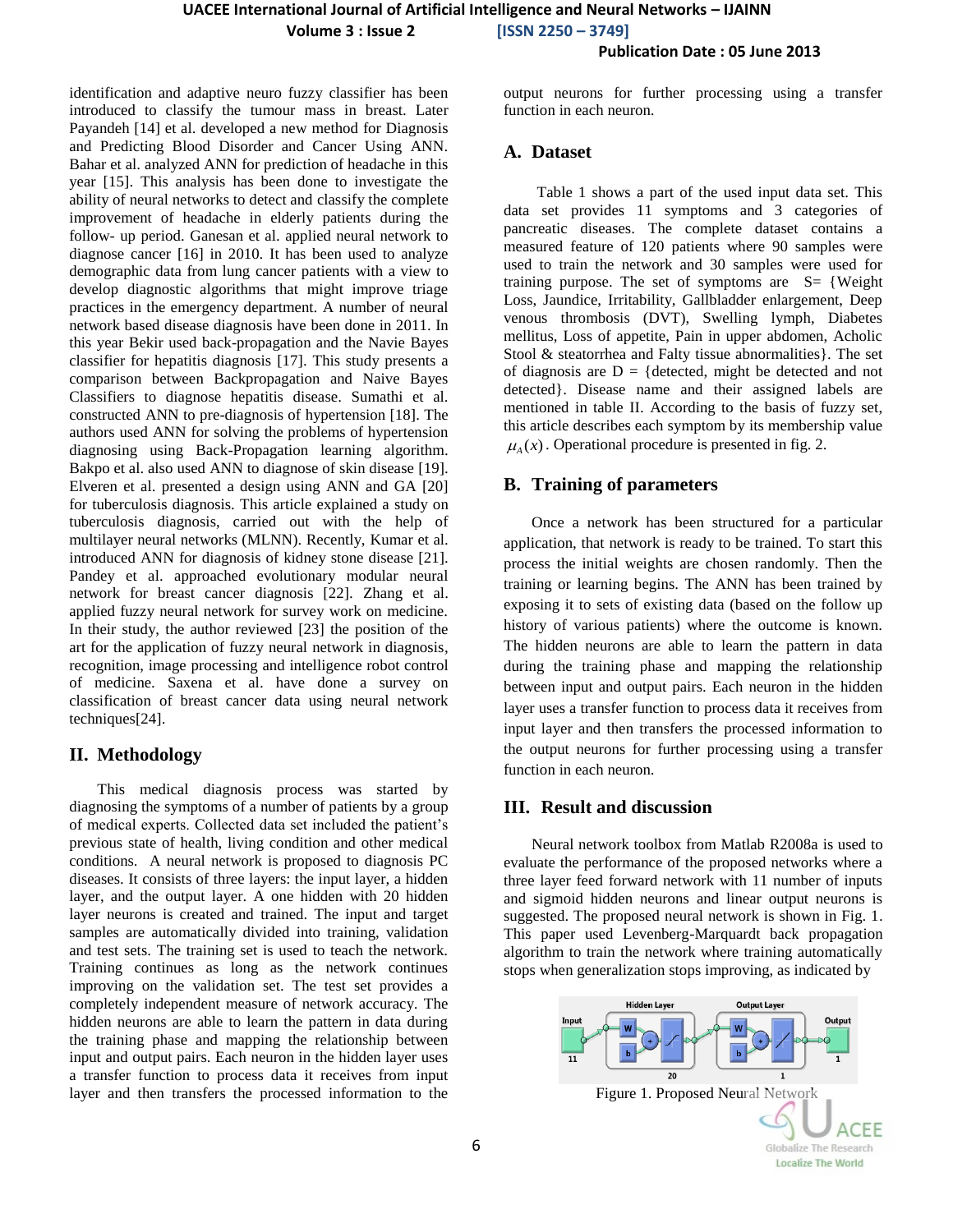# **UACEE International Journal of Artificial Intelligence and Neural Networks – IJAINN Volume 3 : Issue 2 [ISSN 2250 – 3749]**

| Weight loss | jaundice | Irritability | enlargement<br>GB | DVT  | Swelling<br>$I_{\text{ymp}}$ | DМ   | appetite<br>Loss<br>S, | pain inupper<br>abdomen | steatorrhea<br>$\Delta\mathbf{S}$<br>⊗ | abnormalities<br>Faulty<br>tissue | Result         |
|-------------|----------|--------------|-------------------|------|------------------------------|------|------------------------|-------------------------|----------------------------------------|-----------------------------------|----------------|
| 0.60        | 0.45     | 0.30         | 0.10              | 0.55 | 0.35                         | 0.15 | 0.26                   | 0.80                    | 0.72                                   | 0.18                              | 1              |
| 0.62        | 0.18     | 0.17         | 0.78              | 0.14 | 0.82                         | 0.50 | 0.00                   | 0.59                    | 0.36                                   | 0.47                              | $\mathfrak{2}$ |
| 0.32        | 0.73     | 0.25         | 0.55              | 0.61 | 0.13                         | 0.20 | 0.69                   | 0.33                    | 0.49                                   | 0.86                              | $\overline{2}$ |
| 0.28        | 0.24     | 0.39         | 0.36              | 0.23 | 0.70                         | 0.55 | 0.63                   | 0.08                    | 0.17                                   | 0.63                              | $\overline{3}$ |
| 0.43        | 0.59     | 0.73         | 0.29              | 0.70 | 0.37                         | 0.13 | 0.68                   | 0.75                    | 0.55                                   | 0.43                              | $\mathbf{1}$   |
| 0.56        | 0.44     | 0.57         | 0.63              | 0.34 | 0.19                         | 0.41 | 0.53                   | 0.69                    | 0.72                                   | 0.38                              | $\mathbf{1}$   |
| 0.72        | 0.52     | 0.60         | 0.19              | 0.42 | 0.40                         | 0.21 | 0.63                   | 0.30                    | 0.39                                   | 0.52                              | 3              |
| 0.63        | 0.13     | 0.11         | 0.47              | 0.69 | 0.23                         | 0.51 | 0.12                   | 0.24                    | 0.10                                   | 0.63                              | $\overline{c}$ |
| 0.33        | 0.63     | 0.49         | 0.72              | 0.77 | 0.62                         | 0.24 | 0.38                   | 0.21                    | 0.43                                   | 0.40                              | $\mathbf{1}$   |
| 0.78        | 0.24     | 0.54         | 0.41              | 0.64 | 0.78                         | 0.43 | 0.55                   | 0.30                    | 0.18                                   | 0.23                              | $\mathbf{1}$   |

#### TABLE1. MEDICAL KNOWLEDGEBASE TABLE

TABLE 2. DISEASE AND ASSIGNED LABEL

| <b>Disease</b>       | <b>Assigned Label</b> |  |  |  |
|----------------------|-----------------------|--|--|--|
| PC Detected          |                       |  |  |  |
| PC Might be detected |                       |  |  |  |
| PC Not detected      |                       |  |  |  |

an increase in the mean square error (MSE) of the validation samples. This study has used a membership based fuzzification scheme on our dataset to convert it to a fuzzified set of symptoms. A linear membership function was selected for each symptom again after an interview with physicians. Normally three to five linguistic variables were assigned to each symptom, then the classification tests were repeated.



Figure 2. Operational procedure

Fig. 3 shows the used fuzzy inference system (FIS) editor and fig. 4 shows membership function editor. Performance plot editor is displayed in fig. 5.





Figure 4. Membership function editor

EF Globalize The Research **Localize The World**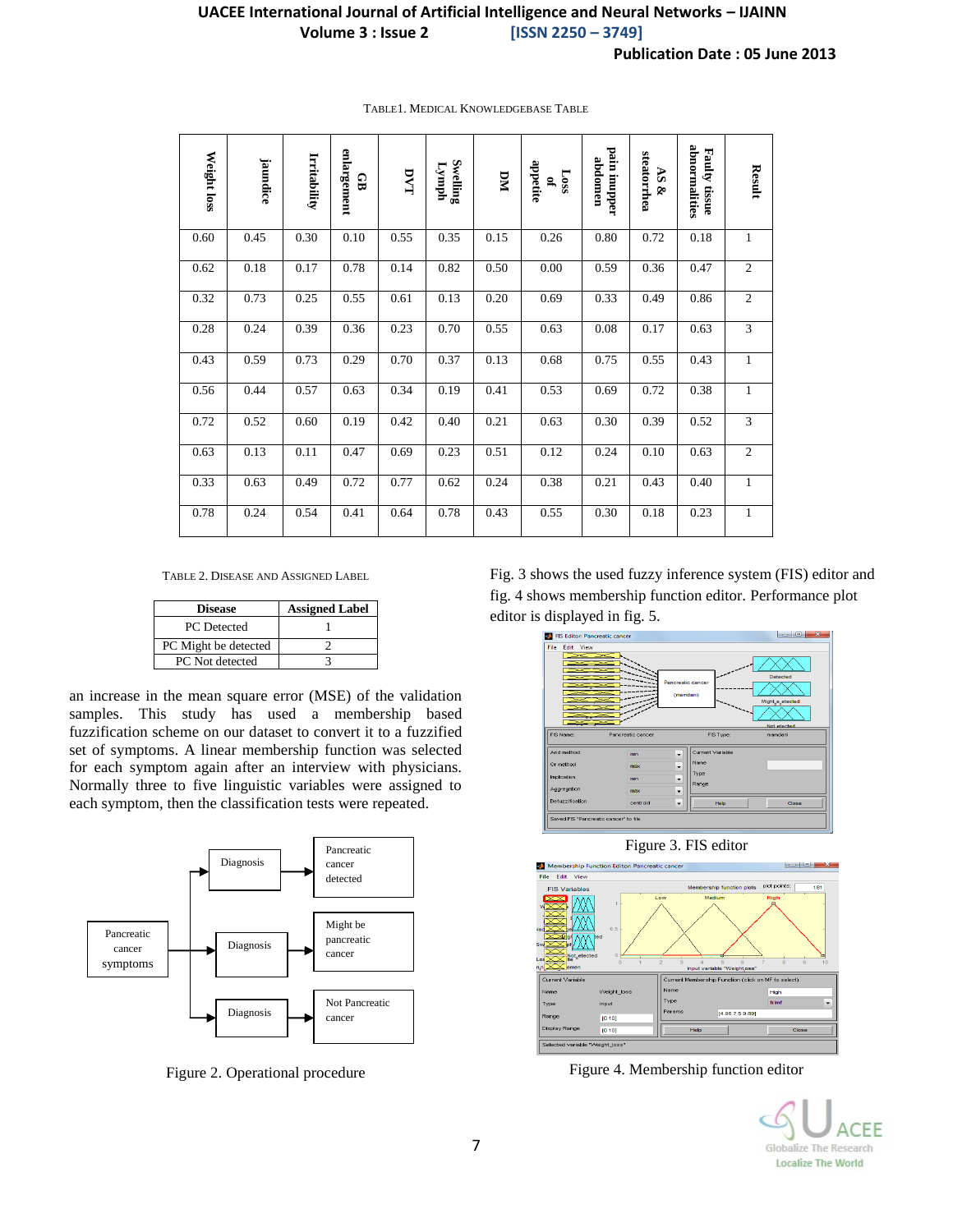## **UACEE International Journal of Artificial Intelligence and Neural Networks – IJAINN**

**Volume 3 : Issue 2 [ISSN 2250 – 3749]**

## **Publication Date : 05 June 2013**



Figure 5. Performance plot

The results of applying the artificial neural networks methodology to distinguish between PC affected non affected person based upon selected symptoms showed very good abilities of the network to learn the patterns corresponding to symptoms of the person. Our experimental result is presented in table 3.

## **IV. Conclusion**

In this paper we have presented a neural network based approach for pancreatic cancer diagnosis. Pancreatic cancer detection in its early stage is the key of its cure. The automatic diagnosis of pancreatic cancer is an important, real-world medical problem. In this paper it has shown how neural networks are used in actual clinical diagnosis of pancreatic cancer. Neural network model, a diagnostic system that performs at an accuracy level is constructed here. In this work, the performance of neural network structure was investigated. The designed system uses a set of fuzzy values incorporated into neural network system is more precise than the normal system. The system designed is an interactive system that informs the patient his current condition as regards pancreatic cancer. The prediction could help doctor to plan for a better medication and provide the patient with early diagnosis. The best performance and correct diagnosis was achieved using fuzzified symptoms and neural network with 20 neurons. Experimental results indicate that the proposed method can analyze data more efficiently than other manual methods. Future works should test the approach used for other similar tasks or other related data sets to evaluate its capability to produce a similar accuracy.

# **References**

- [1]. N. Salim, "Medical Diagnosis Using Neural Networks", 2004
- [2]. W. David Aha and Dennis Kibler, "Instance-based prediction of heart disease presence with the Cleveland database"
- [3]. J. W., Everhart, J. E., Dickson, W. C., Knowler, W. C., Johannes, R. S., "Using the ADAP learning algorithm to forecast the onset of diabetes

mellitus", *Proc. Symp. on Computer Applications and Medical Care*, pp. 261–5, 1988.

- [4]. J. W., Everhart, J. E., Dickson, W. C., Knowler, W. C., Johannes, R. S., "Using the ADAP learning algorithm to forecast the onset of diabetes mellitus", Proc. Symp. on Computer Applications and Medical Care, pp. 261–5, 1988.
- [5]. Suvarna Mahavir Patil and R.R. Mudholkar, An Osteoarthritis classifier using back-propagation neural network, International Journal of Advances in Engineering & Technology, Sept 2012, ISSN: 2231-1963.
- [6]. Obi J.C. Imianvan A.A, Interactive Neuro-Fuzzy Expert system for diagnosis of Luukemia, Global Journal of Computer Science and Technology, Volume 11 Issue 12 Version 1.0 July 2011.
- [7]. Imianvan Anthony Agboizebeta., and Obi Jonathan Chukwuyeni, Application of Neuro-Fuzzy Expert System for the Probe and Prognosis of Thyroid Disorder, International Journal of Fuzzy Logic Systems (IJFLS) Vol.2, No.2, April 2012**.**
- [8]. W. David Aha and Dennis Kibler, "Instance-based prediction of heart disease presence with the Cleveland database".
- [9]. Prof. A. Maithili, Dr. R. Vasantha Kumari Mr. S. Rajamanickam, Neural networks towards medical, International Journal of Modern Engineering Research (IJMER), Vol.1, Issue1, pp-57-64 ISSN: 2249-6645.
- [10]. Dr. Sarah Behnam Aziz, Thyroid disease diagnosis using Genetic Algorithm and Neural Network.
- [11]. A.V. Senthil Kumar, Diagnosis of Heart Disease using Fuzzy Resolution Mechanism, Journal of Artificial Intelligence,2012, ISSN 1994-5450/ DOI: 10.3923/jai.2012.
- [12]. S. M. Kamruzzaman, Ahmed Ryadh Hasan, Abu Bakar Siddiquee and Md. Ehsanul Hoque Mazumder, Medical diagnosis using neural network, ICECE 2004, 28-30 December 2004, Dhaka, Bangladesh.
- [13]. Arpita Das and Mahua Bhattacharya, GA based Neuro Fuzzy Techniques for breast cancer Identification, IEEE, 978-7695-3332-2/08, 2008. DOI: 10.1109/IMVIP.2008.19
- [14]. Payandeh M, Mehrnoush Aeinfar, Vahid Aeinfar, Mohsen Hayati, A New Method for Diagnosis and Predicting Blood Disorder and Cancer Using Artificial Intelligence (Artificial Neural Networks), IJHOSCR, Vol. 3, No.4; 2009.
- [15]. Bahar TAŞDELEN, Sema HELVACI Hakan KALEAĞASI, Aynur ÖZGE, Artificial Neural Network Analysis for Prediction of Headache Prognosis in Elderly Patients, Turk J Med Sci,2009; 39 (1): 5-12,© TÜBİTAK, E-mail[: medsci@tubitak.gov.tr](mailto:medsci@tubitak.gov.tr) DOI:10.3906/sag-0709-3.
- [16]. Dr. N. Ganesan, Dr.K. Venkatesh, Dr. M. A. Rama, Application of Neural Networks in Diagnosing Cancer Disease Using Demographic Data, International Journal of Computer Applications (0975 - 8887), Volume 1 – No. 26, 2010.
- [17]. Bekir KARLIK, hepatitis disease diagnosis using backpropagation and the naive bayes classifiers, Journal of Science and Technology, Volume : 1 / Number : 1 / Year :2011
- [18]. B. Sumathi,Dr. A. Santhakumaran, Pre-Diagnosis of Hypertension Using Artificial Neural Network, Global Journal of Computer Science and Technology, Volume 11 Issue 2 Version 1.0 February 2011.
- [19]. Bakpo, F. S. and Kabari, L. G, Diagnosing Skin Diseases Using an Artificial Neural Network, DOI:10.5772/16232.
- [20]. Erhan Elveren, Nejat Yumusak, Tuberculosis Disease Diagnosis Using Artificial Neural Network Trained with Genetic Algorithm, Journal Of Medical System, June 2011, Volume 35, [Issue](http://link.springer.com/journal/10916/35/3/page/1) 3, pp 329-332
- [21]. Koushal Kumar, Abhishek Artificial Neural Networks for diagnosis of kidney stones disease, *I.J. Information Technology and Computer Science,* 2012, 7, 20-25 .
- [22]. Bipul Pandey, Tarun Jain, Vishal Kothari and Tarush Grover, Evolutionary Modular Neural Network Approach for Breast Cancer Diagnosis, IJCSI International Journal of Computer Science Issues, Vol. 9, Issue 1, No 2, January 2012.
- [23]. Hongmin Zhang, Xuefeng Dai, The Application of Fuzzy Neural Network in Medicine-A Survey, International Conference on Biological and Biomedical Sciences Advances in Biomedical Engineering, Vol.9, 2012.
- [24]. Shweta Saxena, Kavita Burse, A Survey on Neural Network Techniques for Classification of Breast Cancer Data, International Journal of Engineering and Advanced Technology (IJEAT) ISSN: 2249 – 8958, Volume-2, Issue-1, October 2012.